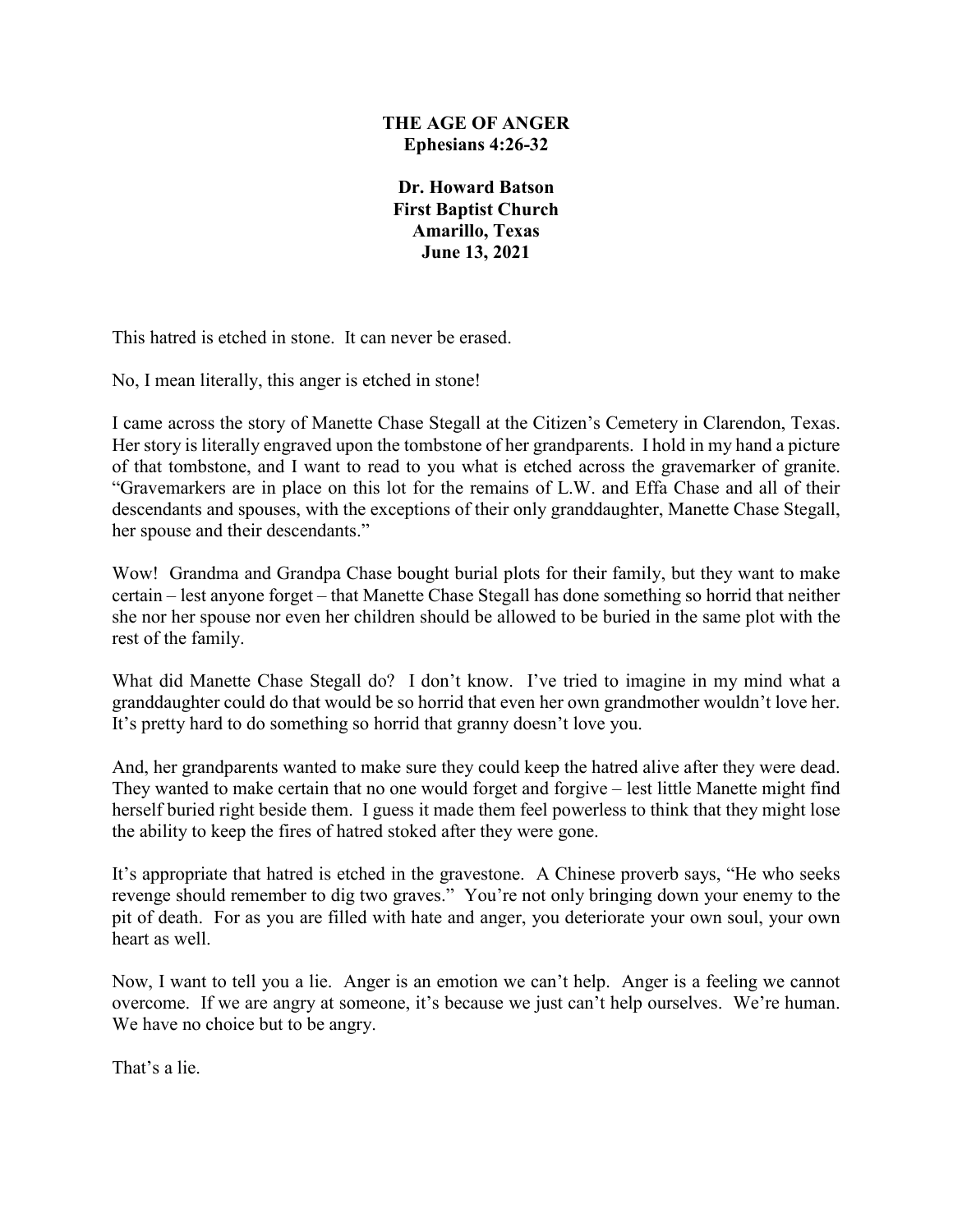Unfortunately, it's a lie many people believe. If you believe you can't stop your anger, then you have justified your anger.

What kind of philosophy is that? It goes something like this: **If we can't help but be angry, then our rage is never our fault, is it? But if we can help it – if you admit you can help it – then anger is a choice. Every time you're angry for more than just a moment, you are choosing to continue to be angry. (Philip Gulley,** *For Everything a Season***, p. 204, "Anger Substituted for Hatred")**

One poet of antiquity said, **"Revenge is always the weak pleasure of a little and narrow mind." (Juvenal, 50-130)**

In fact, it has been said that the measure of a person is the size of what makes him angry.

We're feeding our souls with an unhealthy diet of outrage. I even discovered a book entitled *Christians in an Age of Outrage: How to Bring Out Our Best When the World's at Its Worst*. (Ed Stetzer)

Have you met someone who is angry all the time? His anger probably goes way back, some cobwebs from the family closet. But he is angry, or she's angry. He walks around life angry – his feelings on his shoulders, looking to be hurt. Always angry. Can't keep him happy. His anger spills over onto the innocent ones around him.

**Dr. Richard "Sumie," a pastor in Houston, told famed preacher Haddon Robinson that he had a well-known Bible teacher in for a week of meetings. Before one of the meetings, they went out to get a bite to eat. While the waitress was serving the food, she spilled some water on this well-known Bible teacher. He was furious. He told that waitress what he thought of her and rebuked her for her carelessness. She should be more careful if she was going to be a waitress! And on it went.**

**She went off to get a towel. As she left, "Sumie" leaned over and said, "Doc, when that girl comes back, I dare you to witness to her." And the Bible teacher couldn't. His rudeness had destroyed his witness.**

**That's worth keeping in mind, isn't it, when you look down at folks who wait on you and make a mistake. It's certainly worth keeping in mind if you travel a lot and the airlines are late again. How you handle a person at the counter has a lot to do with your Christian witness.**

**We need to hear the words from 1 Corinthians 13: Love isn't rude. It doesn't put other people down. It's not nasty. (Haddon Robinson, "Cultivating a Good Memory that Forgets," July 28, 2017, Gordon Conwell Seminary, accessed on YouTube)**

We will not win people to Christ by shouting at them online or in person. Christians should carry the essence and fragrance of Christ.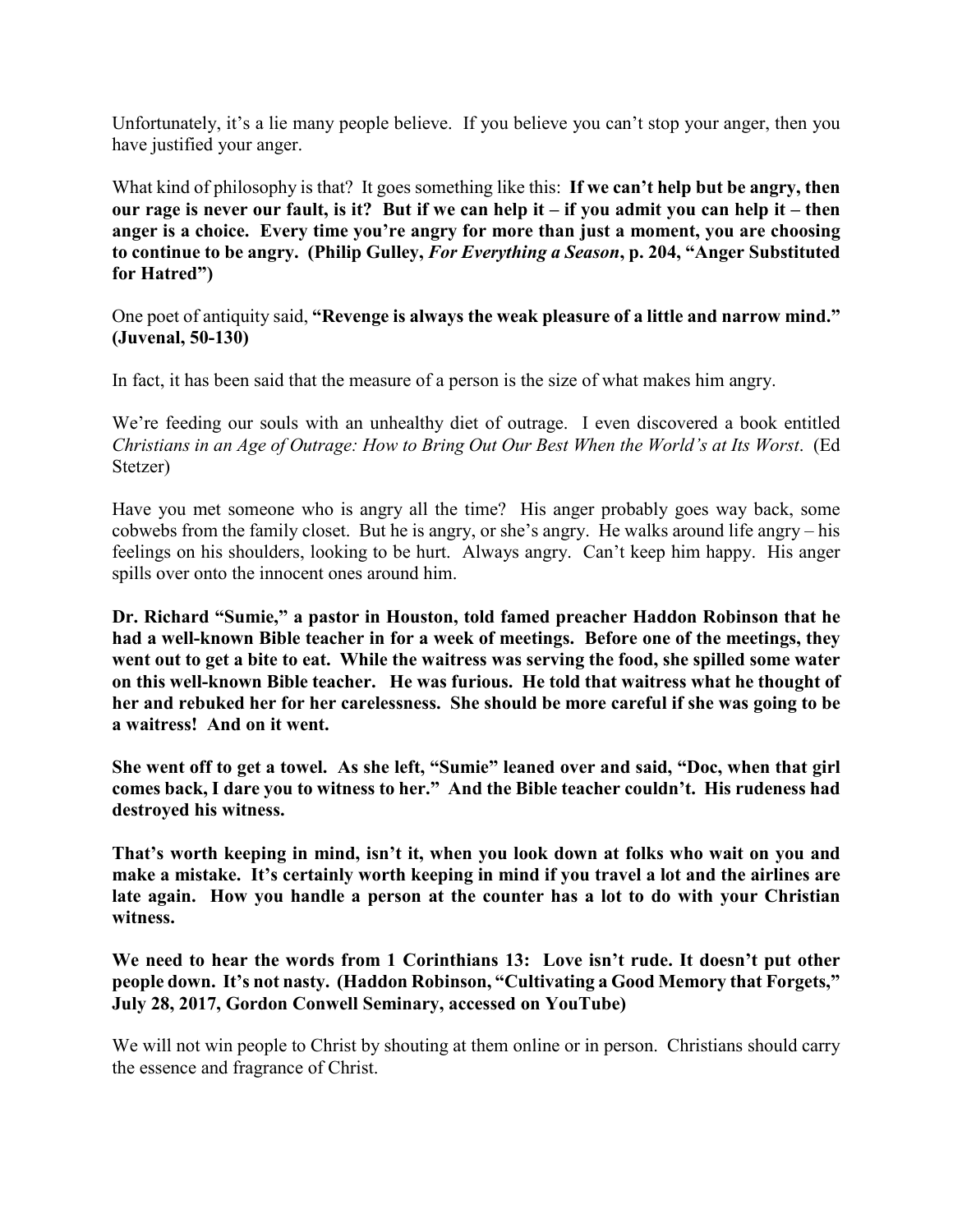Interestingly enough, anger is a secondary emotion that usually results from something else. Jim Nicodem (*Preaching Today*, "The Straight Scoop on Anger," Tape 172) says there are three roots of our anger.

# (1) *Hurt feelings*.

When we're hurt, we're angry – when you feel rejected by someone, you feel left out by someone. In fact, Dr. Les Carter says that if we look closely, we will detect a fair amount of grandiosity behind a lot of our anger. We just can't believe somebody would treat us that way. We are just better than that, and we deserve so much better. If somebody hurts our feelings, we feel like they've mistreated us, belittled us, betrayed us. We become angry. Anger is not the first emotion. We're really hurt. That's the real emotion.

# (2) A second trigger point for anger is *frustration*.

Road construction leads to road rage. Have you noticed how impatient we have all become driving around in Amarillo? If not, take I-27 north from Canyon at 7:00 in the morning and head downtown. Drivers bob, weave, honk, and gesture as they go to work. They drive as if they are piloting a U.S. fighter jet for the Air Force, and the rest of us are Russians in MIGs.

Impatient. Rude. Selfish. Childish. The new driving etiquette in Amarillo.

We get angry when people frustrate us. When they don't do when we expect.

(3) Another root behind our anger is *fear*.

Lurking behind anger is often a feeling of fear. Maybe you shout at another driver because you're afraid your car might get damaged. Maybe you're angry at a lazy employee because you are afraid that when your company performs poorly, it might reflect badly on you. If someone teases you or makes fun, you might get really angry because you're afraid of what people might say about you if you don't take strong action.

Cory Richards, a licensed mental health counselor, has concluded that most of his clients with anger problems are actually afraid. They are afraid of losing control. Afraid of being taken advantage of. Afraid of being ignored.

Dr. Michael J. Duckett, founder of Professional Income Solutions, says you cannot be angry without being afraid of something. If you want to resolve your anger, locate the underlying fear.

I'll tell you how to put this theory to the test. If you have a friend who is really afraid of mice  $-I$ have a friend like that, my friend is a he – put a mouse in his office and see if he thinks it's a really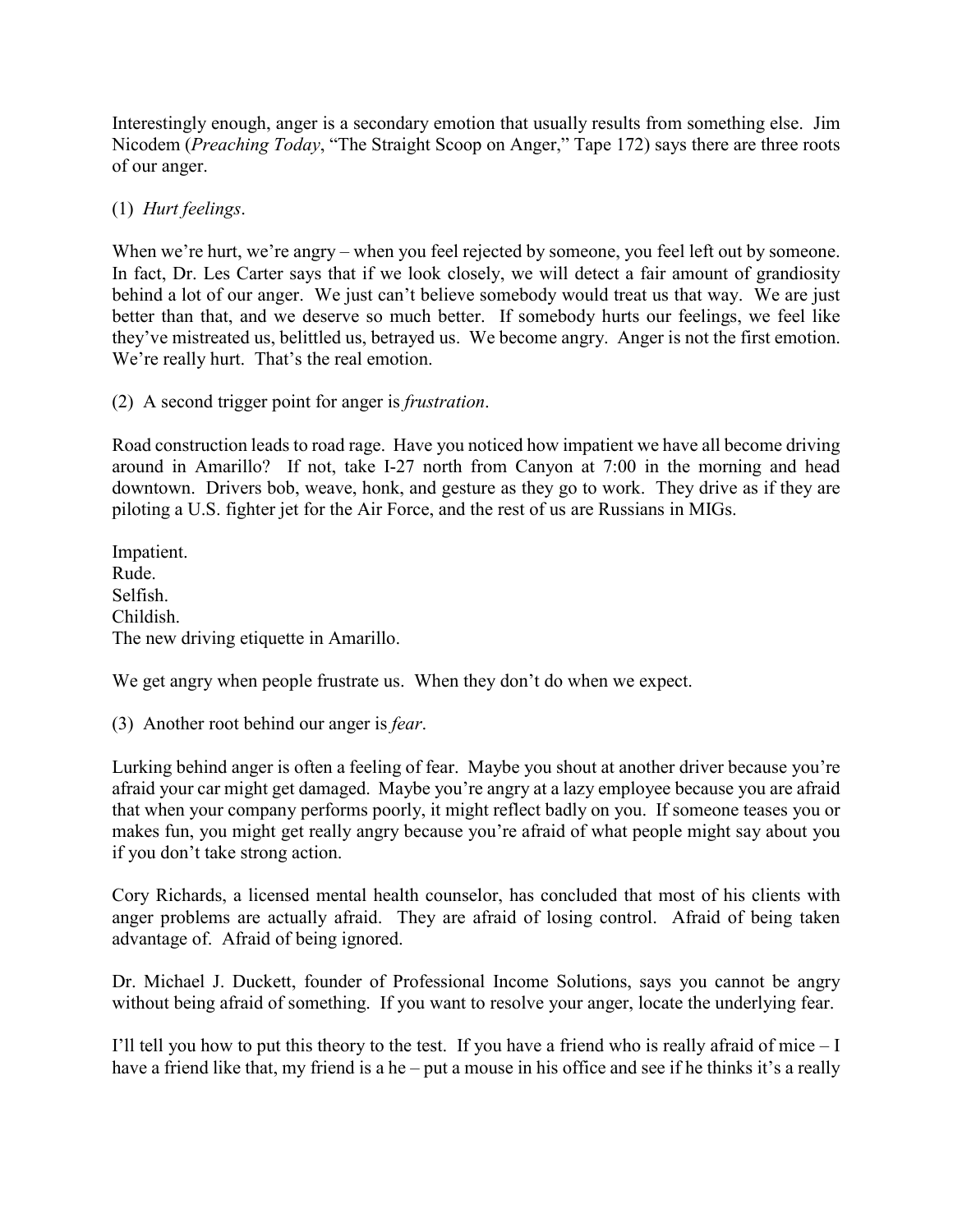funny joke. He won't. He might force a laugh on the outside, but he'll be raging on the inside. Making him face his fear will not win you any brownie points. It will make him angry.

So remember, your anger is not a primary emotion but, rather, a secondary emotion. And behind your anger is probably some hurt feelings, some frustration, or some fear.

I want us to see some things from the book of Ephesians, from the Apostle Paul, about our anger.

### **I. Anger should be a momentary emotion.**

If you're not careful, you will not become angry. You will be angry. You won't get angry – you are angry by disposition. I know a man who is angry all the time – angry at his children, angry at this institution, angry at that institution. His stories are just stories of spewing venom. He's just an angry man. I've had more than one person ask me, "Why is he so angry? Do you know anything about his life, his background? Why is he such an angry man? Why is he so hard to please? Why is he perfect in his own eyes and everything else in the world around him is broken?" "I don't know," I say, "but he is an angry, angry man."

Anger is almost like a drug. You can enjoy being angry, feeling sorry for yourself. It makes you feel good. Like a drug, it feels good for a while but, in the end, it's deadly. It's kind of nice to lick those wounds, to savor the wrongs that others have done to us. To pout

Anger can become a way of life.

**A man who was having trouble controlling his anger came to a Christian counselor. He had these outbursts, and it was affecting his work and his family life. So he finally decided to get some help. The counselor wanted to find out if this man could conceive of a different way of living. She asked him, "What would your life look like if you got rid of your anger?" He was quiet for a long time, and then the man said, confessionally, "But if I get rid of my anger, what will I have left?" (Kevin A. Miller,** *Anger, Change, Repentance, Sin,* **quoted in**  *Preaching Today,* **Spring 2001, p. 75)**

In fact, Paul gives us a specific time limit. That's a day. The sun, which marks a new day, must not be a witness to yesterday's outburst. Dragged-over-anger is inappropriate for a new day. As you hold on to yesterday's anger and wrongdoing, you will destroy your relationship of love with somebody. Those little things pile up if you carry them, one day's account to the next day's account. Eventually every relationship is tested by the necessity to forgive. When we say we forgive but brood over the memory of the hurt or the failure, we have not forgiven.

Do you see how the Lord forgives? What does God say? "I remember their sin no more." God relates to us, after He's forgiven us, as if we have never committed that sin. Wow! That's the message of the cross. "Father, forgive them," Jesus said from the cross.

Powder keg anger. Boom. It erupts and is over before the sun goes down. But then there is that crock pot anger. We hold it over and hold it over and hold it over. It bubbles beneath the surface of our lives. This simmering hostility may be the most destructive anger of all.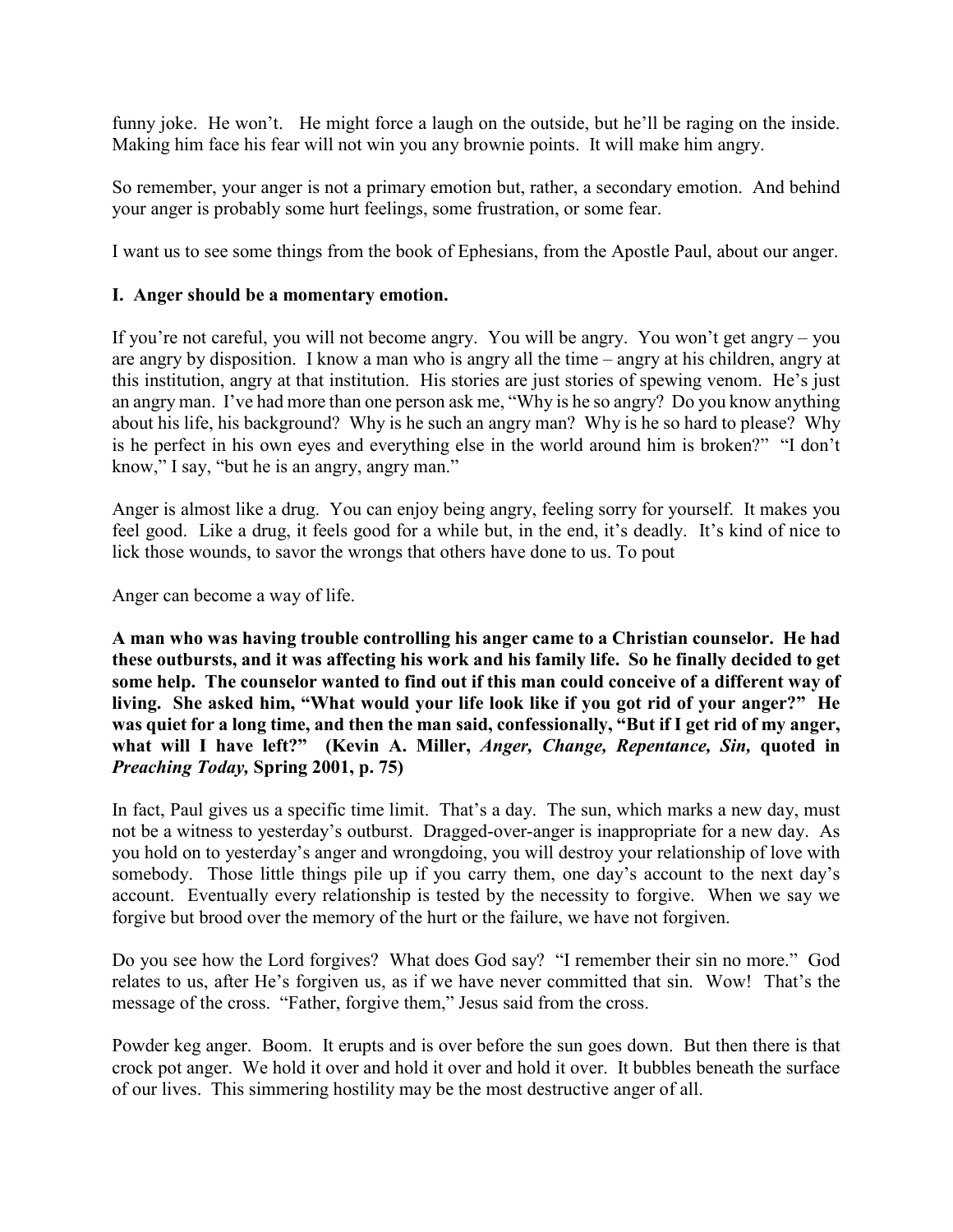### **II. Anger often leads to other sins.**

Look at Ephesians 4:27 where Paul says, "and do not give the devil a foothold."

**Do you remember the first story of anger in the Bible? It's the story of two brothers, Cain and Abel. They both brought sacrifices, gifts to God. God accepted Abel's; he rejected Cain's.** Cain became very angry. God asks Cain, "Why are youangry?" **God rejected the offering because of Cain's attitude. He said, "Cain, if you'll change your attitude, I'll accept your gift." But then God added this warning: "Cain, right now anger is crouching at your door." Cain opened that door, and when anger came into Cain's life, what followed? Cain murdered his brother Abel.**

**Richard Walters is a psychiatrist in Grand Rapids, Michigan. He writes: "People will be murdered today because of someone's anger." (Jim Nicodem, "The Straight Scoop on Anger")** Right now, on the day that we live, someone, out of anger, will open the door of sin and take someone else's life. Because of their anger. Moreover, someone will employ gossip to tear down a brother or a sister because they are hurt and angry.

Have you ever tried to deal with somebody who is angry? Greek philosophy defined anger as "a short madness." Ever try to speak to, much less reason with, a person who is in the heat of a rage? Did you ever make any headway with him or with her? Didn't you have to wait until the person cooled off? Only after sanity was restored could the cause of the person's anger be safely addressed.

When we get angry, we say hurtful words that we don't mean. Our sin of anger turns into the sin of attacking someone that we love. Have you had the experience where you were angry at someone and you did open that door to the next step of tearing that person down? You lost your temper, and afterwards someone said, "I really never saw this side of you." Or, even worse, a child might say, "Daddy, I was scared. I didn't know who you were."

Anger will be destructive in our lives.

Proverbs 14;17 says, "An angry person does foolish things." A few chapters later, in Proverbs 29:22, the sage wrote, "A hot tempered man commits many sins."

#### **III. Anger will develop into bitterness.**

Ephesians 4:31

Let all bitterness and wrath and anger and clamor and slander be put away from you, along with all malice.

Quite candidly, may I ask you "Whom are you bitter at?" The problem with being bitter at someone is that you're giving him or her free rent in your head. You're letting the very person you despise control your life. You think about him in the morning. You think about him at noon. You think about him at night. You think about ways to hurt him. Ways to hate him. Ways he has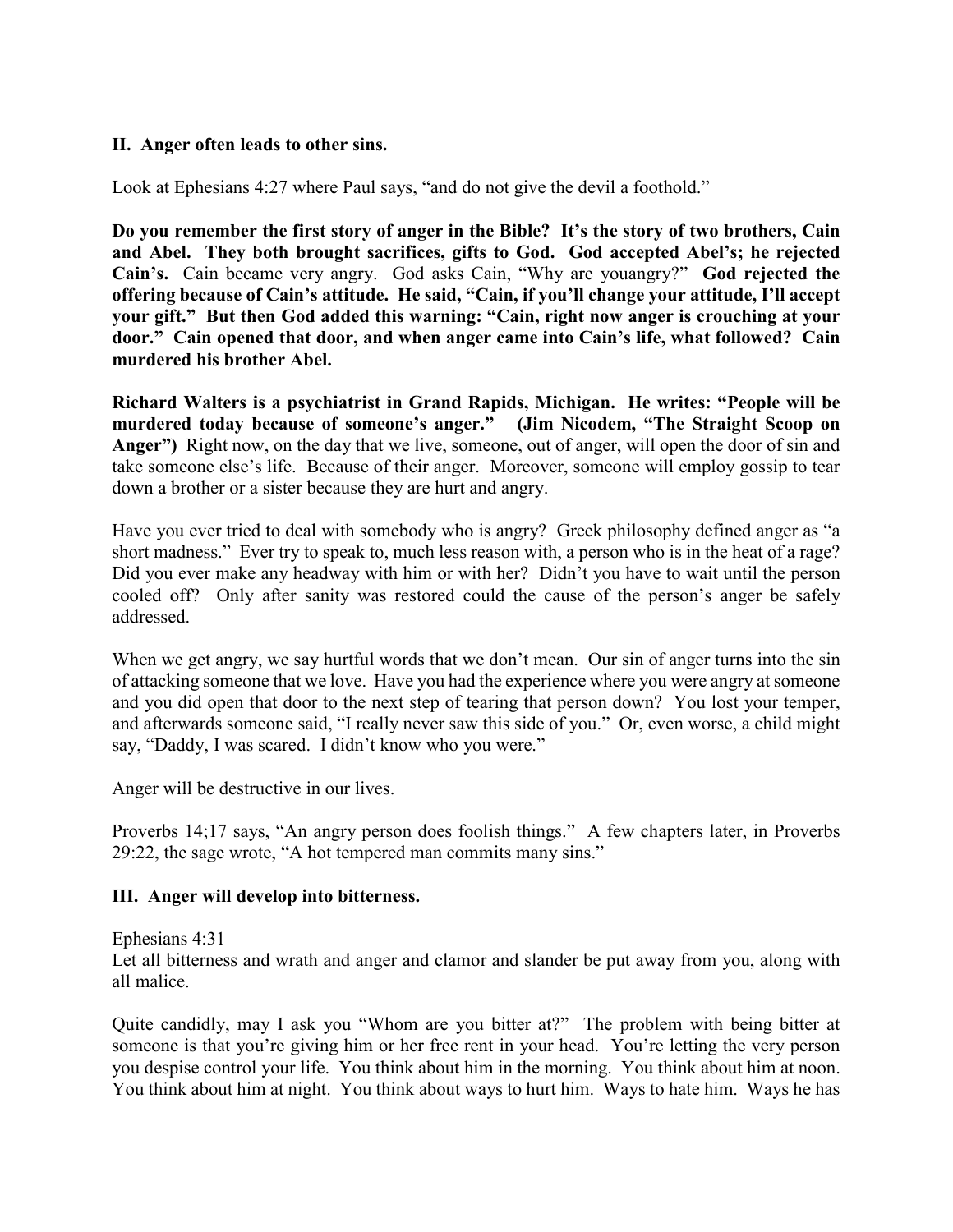hurt you. Ways he has expressed his anger toward you. In the end, there is rent free space in your head occupied by the very person you want to destroy.

You see the irony? You don't hurt him. You hurt yourself by being bitter.

Stop being bitter. Are you carrying the poison from childhood? Is it an ex-husband? Or an exwife? Is it anger at a brother or a sister? Anger between mother and daughter, father and son? "I hate you. I'll never talk to you again. Get out of my house." Words set in the heat of the moment, yet stinging for a lifetime.

Bitter at a boss who fired you? Bitter at someone who claimed your idea as her own?

Forgive. Forget. Move forward. Put away these things. Notice what Paul says. "Put away bitterness and wrath and anger and clamor and slander..." Notice how anger and slander go together. They do. "...along with all malice."

## **IV. Anger should be replaced by forgiveness.**

#### Ephesians 4:32

And be kind to one another, tenderhearted, forgiving each other, just as God in Christ also has forgiven you.

The wonderful thing about those who are disciples of Christ is that we have one-up on the world in the ability to forgive. The world has no reason, and really no right, to forgive. But because God has forgiven those who are His people, we are able to forgive others. You did not deserve God's forgiveness. You have truly wronged God with your sins, with your disobedience, and with your rebellion. You have hurt Him. Yet because of the death of Christ Jesus, God isn't wrathful any more. His wrath is poured out on Calvary's cross toward His own Son.

How has God forgiven us? Paul says, "In Christ." Because of the death of Christ, God is able to forgive us. And because of the death of Christ, we are able to forgive each other. Knowing that we have been forgiven by God when we didn't deserve it, we can, likewise, forgive others.

We must replace anger with a heart of forgiveness.

I don't know what Manette Chase Stegall did to her grandmother or her grandfather or to anyone in her family. But I do know that not only was she all the worse for the bitterness, anger, and hatred that comes from her grandmother and grandfather Chase, I know they were the worse for it, too.

What if they had forgiven? What if that long-seated bitterness had been melted away at the foot of the cross of Christ Jesus? What if a grandmother reached out and, not because a granddaughter deserved it, because of the love of Christ embraced a prodigal grandchild? What if this story had a different ending – a different ending because it came along the path of the cross?